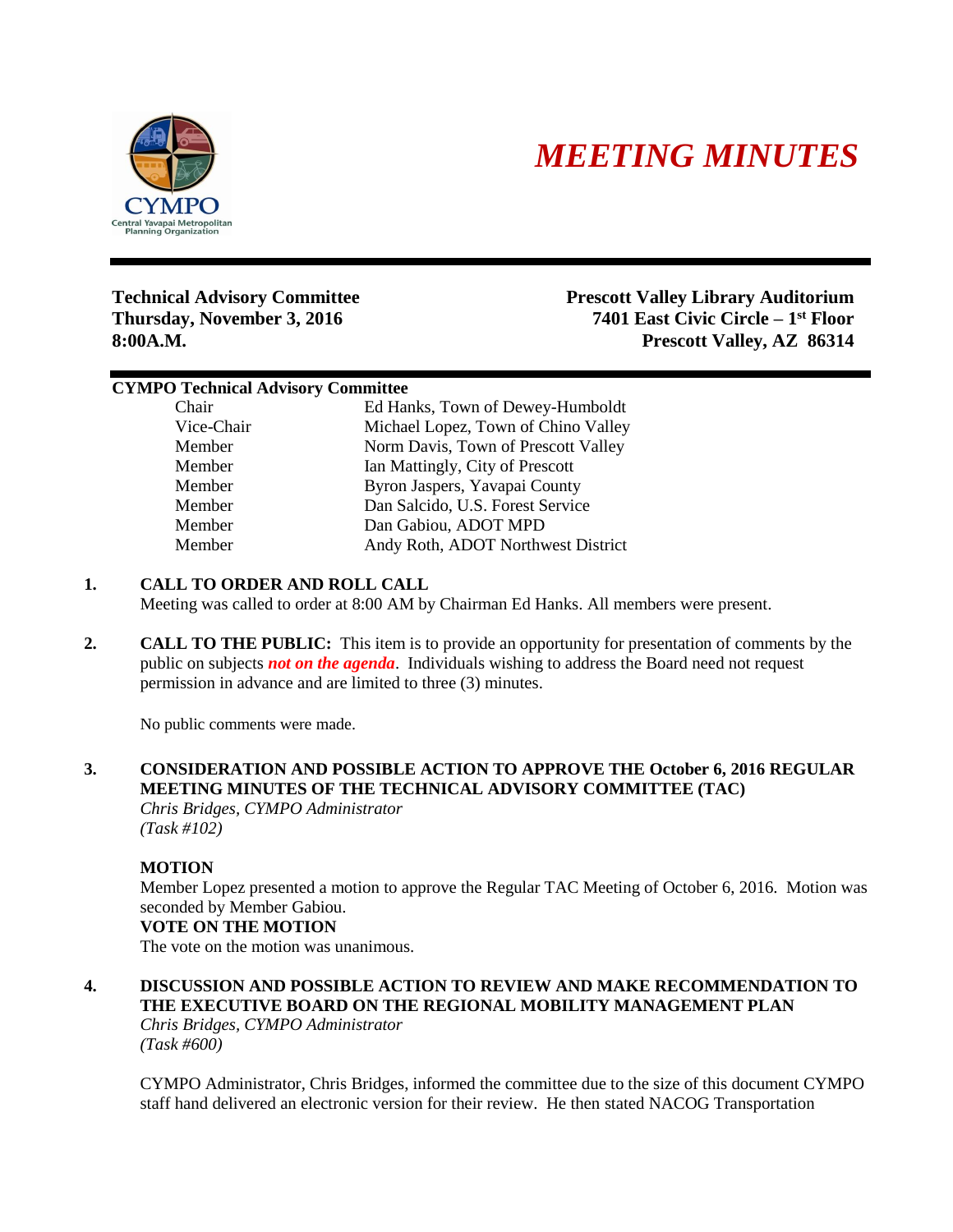Technical Advisory Committee – Meeting Minutes November 3, 2016 Page 2 of 4

> Manager, Jason Kelly, stated this plan is very broad in its attempt to cover all of Yavapai County and he looks forward to a greater level of coordination with CYMPO. Mr. Bridges then asked the TAC for any comments they would like to see made a part of this plan. With no comments made, Mr. Bridges then asked for a recommendation to the Executive Board.

#### **MOTION**

Member Gabiou presented a motion to recommend the Executive Board approve the Final Draft of the Regional Mobility Management Implementation Plan. Motion was seconded by Chairman Hanks. **VOTE ON THE MOTION**

The vote on the motion was unanimous.

# **5. DISCUSSION AND POSSIBLE ACTION TO REVIEW AND MAKE RECOMMENDATION TO THE EXECUTIVE BOARD ON EXPANDING THE CYMPO BOUNDARY**

*Chris Bridges, CYMPO Administrator (Task #300)*

Mr. Bridges expressed he hoped he captured the intent of the TAC after the working group discussion of the CYMPO boundary expansion. Mr. Bridges said he met with NACOG Transportation Manager, Jason Kelly, and they agreed it would be good business practice to formalize this agreement in a Memorandum of Understanding, MOU, in order to provide future guidance.

Member Jaspers summarized that improved communications was the basis of this understanding and once we accomplish that, expanding the CYMPO boundary might not be necessary.

### **MOTION**

Member Jaspers presented a motion to recommend the CYMPO Executive Board NOT expand the CYMPO Boundary at this time, and consider other alternatives in the future, and direct CYMPO Staff to move forward with an increased level of information and resource sharing with NACOG and to develop an MOU for future consideration by the TAC and the Board. Motion was seconded by Chairman Hanks. **VOTE ON THE MOTION**

The vote on the motion was unanimous.

#### **6. DISCUSSION AND POSSIBLE ACTION TO REVIEW AND MAKE RECOMMENDATION TO THE EXECUTIVE BOARD ON PETITION FROM THE TOWN OF DEWEY-HUMBOLDT TO CONSIDER MULTIPLE INTERSECTION IMPROVEMENTS ON SR169** *Chris Bridges, CYMPO Administrator*

*(Task #300)*

Mr. Bridges made reference to a petition for improvements on SR169 within the Town of Dewey-Humboldt city limits. A meeting has been set up with ADOT the Dewey-Humboldt Town Manager next week. This item will be presented to the CYMPO Executive Board on November 16, 2016 but Chairman Brown would like to receive comments or recommendations from the TAC prior to doing so.

Chairman Hanks provided background information on the concerned intersections and SR169. The speed limit has already been reduced but no obeyed. There is high traffic volume in area.

Member Roth stated ADOT has not had an opportunity to do new traffic counts for this area however, he did pull documents on the Cherry Creek Road project and discovered design costs were about \$252,000 and the construction costs were a little over \$1M. He did not have a chance to look at traffic volume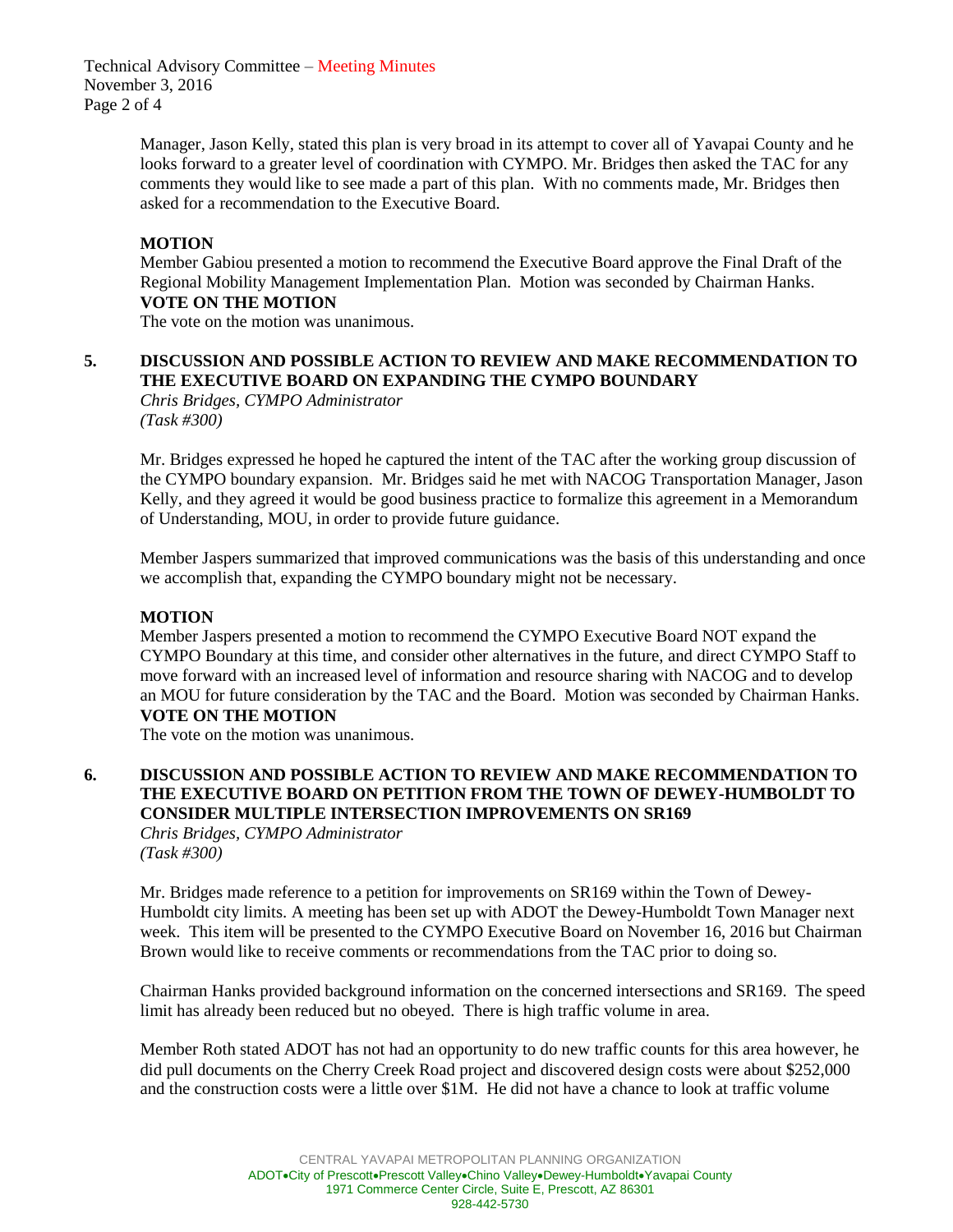Technical Advisory Committee – Meeting Minutes November 3, 2016 Page 3 of 4

> numbers for this intersection, turning numbers or fatalities but would continue to look for it and provide the Town of Dewey-Humboldt the information for comparison purposes.

> Member Gabiou clarified, ADOT is looking into the feasibility of intersection improvements and until ADOT has reviewed all their data the position of the TAC would be to recommend the Executive Board NOT move forward until such time.

Item was tabled.

### **7. DISCUSSION AND POSSIBLE ACTION TO HOLD ELECTION OF OFFICERS FOR TAC CHAIRMAN AND VICE-CHAIRMAN – POSITIONS ARE EFFECTIVE JANUARY 1, 2017** *Chris Bridges, CYMPO Administrator*

*(Task #102)*

Mr. Bridges explained the rotation pattern of TAC members selected to serve as Chairman and Vice Chairman. Currently Michael Lopez, Town of Chino Valley, is vice-chair and he would move to the chair position. Vice-chair would go to the Town of Prescott Valley, Norm Davis.

#### **MOTION**

Member Gabiou presented a motion to nominate Michael Lopez as Chair and Norm Davis as Vice-Chair of the CYMPO Technical Advisory Committee, TAC. Motion was seconded by Chairman Hanks. **VOTE ON THE MOTION**

The vote on the motion was unanimous.

#### **8. DISCUSSION AND POSSIBLE ACTION TO APPROVE THE TAC MEETING SCHEDULE FOR 2017**

*Chris Bridges, CYMPO Administrator (Task #102)*

The proposed calendar calls for meetings the first Thursday of every month. There is no meeting scheduled in January due to the Rural Transportation Summit. Per guidelines set out in the October, staff will at a minimum schedule regular TAC meeting every other month.

#### **MOTION**

Member Gabiou presented a motion to accept the "draft" meeting schedule for 2017 and recommend the Executive Board approve CYMPO staff publicizing the attached meeting schedule in the Prescott Daily Courier. Motion was seconded by Member Mattingly.

#### **VOTE ON THE MOTION**

The vote on the motion was unanimous.

# **9. CYMPO AND AGENCY UPDATES**

- $\triangleright$  HSIP Sign Replacement Project Phase III schedule update
- $\triangleright$  HSIP Sign Replacement Project Phase IV
- ▶ SR89A Corridor Study JPA update
- HURF Exchange Letter CYMPO Executive Board submitted to ADOT Director Halikowski
- > NACOG Safety Study update
- $\triangleright$  Regional Project Updates
- $\triangleright$  Public Safety Announcement latest video
- $\triangleright$  Agency updates from:
	- o City of Prescott